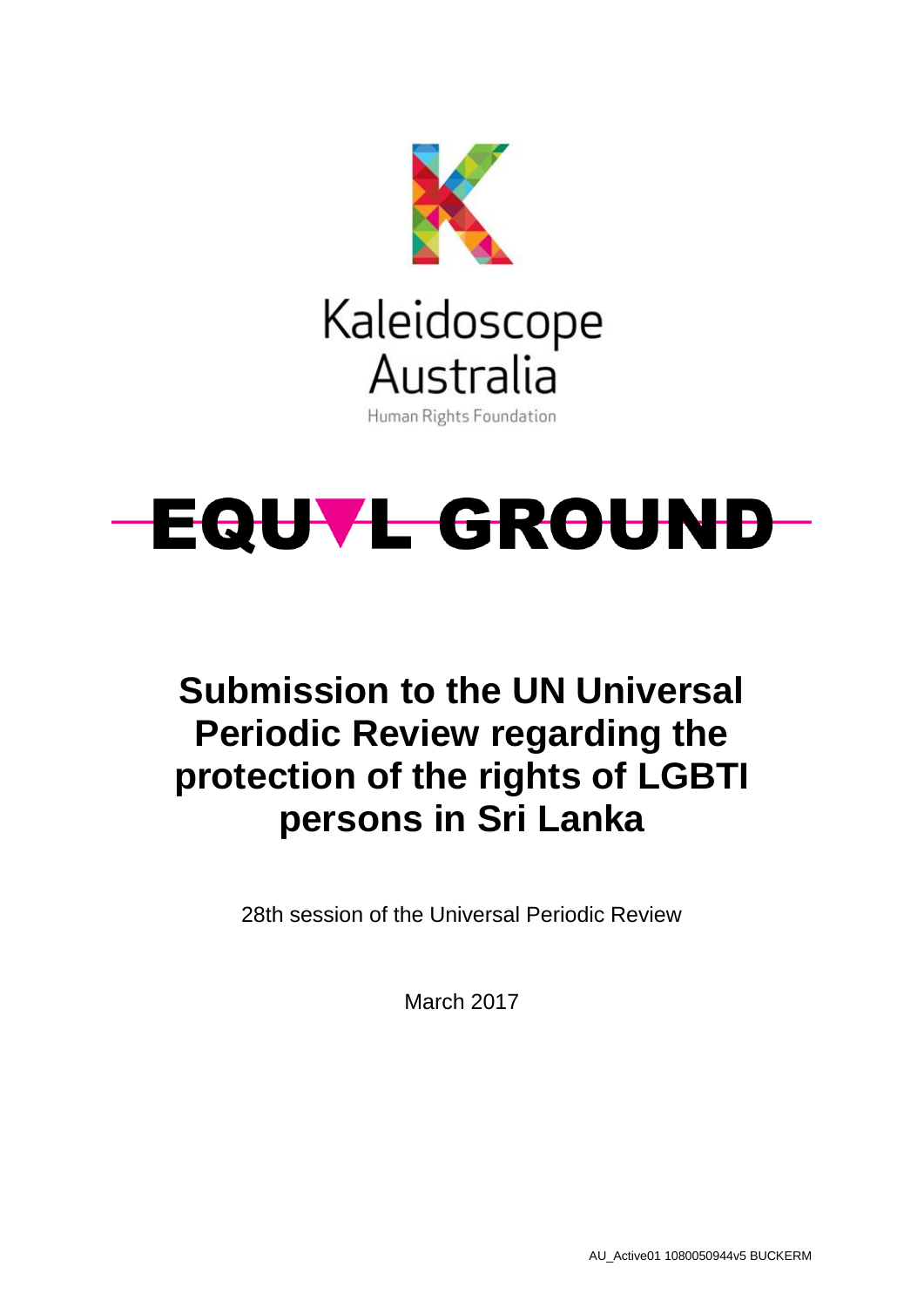# **1. Executive Summary**

- 1.1 In collaboration with EQUAL GROUND, Kaleidoscope<sup>1</sup> has prepared this report for the United Nations Human Rights Council (**UNHRC**) in respect of Sri Lanka.
- 1.2 There are several areas where Sri Lanka falls short of its obligations under international human rights law in relation to LGBTI persons, and there continue to be reports of widespread discrimination, harassment and, at times, violence directed towards members of the LGBTI communities within Sri Lanka<sup>2</sup>. The following matters are of particular concern:
	- (a) the Sri Lankan *Penal Code 1883* (**Penal Code**) continues to criminalise consensual same-sex sexual relations under sections 365 and 365A, and Sri Lankan law does not recognise same-sex marriages or civil unions;
	- (b) section 399 of the *Penal Code* and the *Vagrants Ordinance, 1841* (**Vagrants Ordinance**) provide a legal means for arbitrary discrimination and harassment on the grounds of sexual orientation and gender identity/expression;
	- (c) individuals wishing to obtain a legal change of gender experience multiple legal and bureaucratic barriers; and
	- (d) an absence of express anti-discrimination laws prohibiting discrimination on the basis of sexual orientation, gender identity or intersex status has allowed for discrimination against LGBTI persons across a range of areas including health care, education, employment and housing.
- 1.3 Local NGOs<sup>3</sup> support the LGBTI community, advocate for equal rights, organise events and engage with the media to increase visibility. Whilst these efforts have contributed to social traction towards the recognition of LGBTI rights, these groups continue to face hostility and vilification<sup>4</sup>. Prejudicial and homophobic attitudes continue to surface in the media, further perpetuating stigma and negative stereotypes<sup>5</sup>.

<sup>1</sup> Kaleidoscope Human Rights Foundation (**Kaleidoscope**) is a non-governmental organisation that works with local activists to protect and promote the rights of lesbian, gay, bisexual, transgender and intersex (**LGBTI**) persons in the Asia-Pacific Region.

<sup>2</sup> ""All five fingers are not the same" – Discrimination on grounds of gender identity and sexual orientation in Sri Lanka", August 2016, *Human Rights Watch* at

<sup>&</sup>lt;https://www.hrw.org/sites/default/files/report\_pdf/srilanka0816web.pdf>.

<sup>3</sup> For example, EQUAL GROUND, <http://equal-ground.org/>.

<sup>4</sup> "Sri Lankan LGBT activists fear attacks as thugs vow to 'take law into their own hands'", 10 May 2016, *Pink News* at <http://www.pinknews.co.uk/2016/05/10/sri-lankan-lgbt-activists-fear-attacks-asthugs-vow-to-take-law-into-their-own-hands/>.

<sup>5</sup> "I threw away the cabinet paper aimed at legalising homosexuality-President" 25 January 2017,*BBC Sinhala* at [http://www.bbc.com/sinhala/sri-lanka-38748658](http://www.bbc.com/sinhala/sri-lanka-38748658%2025%20January%202017) 

<sup>&</sup>quot;'Sri Lankans are not people with such mental illnesses'- Minister of Justice,Wijeyadasa Rajapaksa" 20 January 2017 *Newsfirst* at

<http://newsfirst.lk/english/2017/01/eu-conditions-gsp-criticism/160185>

<sup>&</sup>quot;'The Government is against Homosexuality' –Minister of Health, Rajitha Senaratne" 18 January 2017 *FrontPage at*

<http://www.frontpage.lk/page/-The-Government-is-against-Homosexuality-Rajitha-/18297>

<sup>&</sup>quot;The JVP's Jaundice: Inclination to Reactionary Politics", 16 December 2015, *Colombo Telegraph* at <https://www.colombotelegraph.com/index.php/the-jvps-jaundice-inclination-to-reactionary-politics/>.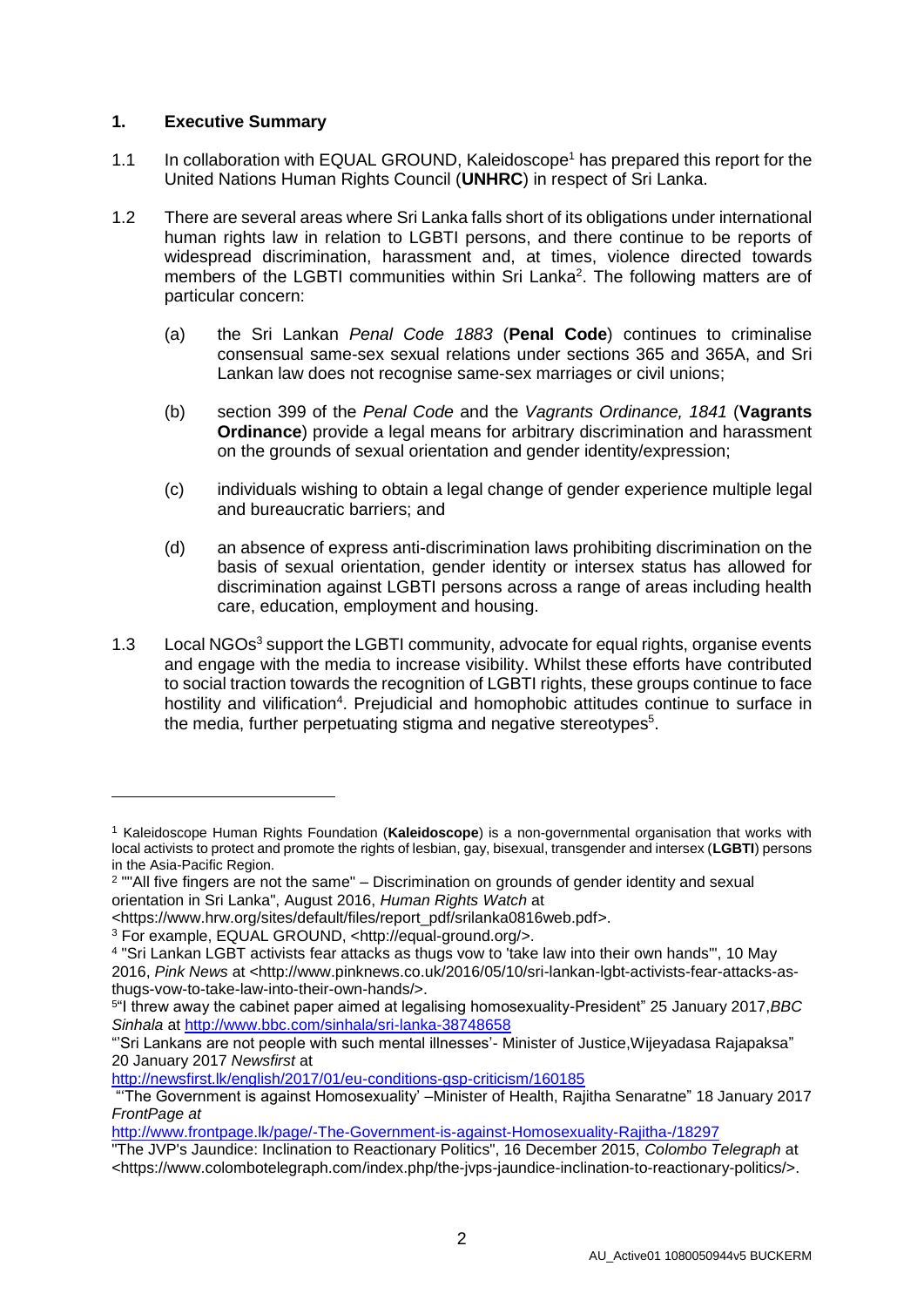- 1.4 The Sri Lankan government has shown a reluctance to engage with the issue of LGBTI rights and the need to protect the LGBTI community against prejudice and hostility. During a review of its record on civil and political rights by the United Nations Human Rights Committee in October 2014, the government of Sri Lanka repeatedly asserted that LGBTI persons in Sri Lanka are constitutionally protected from discrimination.
- 1.5 In September 2014, in reply to the Human Rights Committee's questions regarding LGBTI rights in Sri Lanka, the Sri Lankan government stated:

*"Article 12 of the Sri Lanka Constitution recognises non-discrimination based on the grounds of race, religion, language, caste, sex, political opinion, place of birth or any one of such grounds of Fundamental Rights. This measure protects persons from stigmatization and discrimination on the basis of sexual orientation and gender identities."* <sup>6</sup>

- 1.6 Article 16 of the Constitution provides that "*all existing written law and unwritten law shall be valid and operative notwithstanding any inconsistency*" with the Constitution. The impact of Article 16 is that existing laws, such as sections 365 and 365A of the Penal Code which criminalise consensual same-sex relations, take precedence over constitutional provisions.<sup>7</sup>
- 1.7 Whilst the Sri Lankan government's statement above gives the impression that the Sri Lankan Constitution (**Constitution**) affords LGBTI persons with specific legal protection, Article 12 does not explicitly list sexual orientation, gender identity or intersex status as prohibited grounds of discrimination. Without including express protections, the Constitution does not afford LGBTI persons with the level of protection asserted by the Sri Lankan government, particularly in light of the precedence taken by Article 16. The recent Concluding Observations of the Committee on the Elimination of Discrimination of Against Women highlighted this ambiguity in the constitutional framework $8$
- 1.8 There is considerable work required within the legal, regulatory and policy regime to address the human rights concerns of the LGBTI community of Sri Lanka and implement measures to bring Sri Lanka into compliance with its international obligations.

## **2. Terminology**

- 2.1 **LGBTI**, in this report, is an abbreviation for lesbian women, gay men, bisexual people, transgender people and people with intersex variations.
- 2.2 **bisexual men** are men who are physically, romantically and/or emotionally attracted to both men and women.

<sup>6</sup> "Sri Lanka government says LGBT rights are constitutionally protected", 20 October 2014, *OutRight Action International* at <https://www.outrightinternational.org/content/sri-lanka-government-says-lgbtrights-are-constitutionally-protected>.

<sup>7</sup> "Article 16 of the Constitution, that makes Muslim women second-class citizens, must go! – WAN", 20 August 2016, *Sri Lanka Brief*, at <http://srilankabrief.org/2016/08/article-16-of-the-constitution-thatmakes-muslim-women-second-class-citizens-must-go-wan/>.

<sup>8</sup>Paragraph 10, Concluding observations on the eighth periodic report of Sri Lanka [http://tbinternet.ohchr.org/\\_layouts/treatybodyexternal/Download.aspx?symbolno=CEDAW%2fC%2fL](http://tbinternet.ohchr.org/_layouts/treatybodyexternal/Download.aspx?symbolno=CEDAW%2fC%2fLKA%2fCO%2f8&Lang=en) [KA%2fCO%2f8&Lang=en](http://tbinternet.ohchr.org/_layouts/treatybodyexternal/Download.aspx?symbolno=CEDAW%2fC%2fLKA%2fCO%2f8&Lang=en)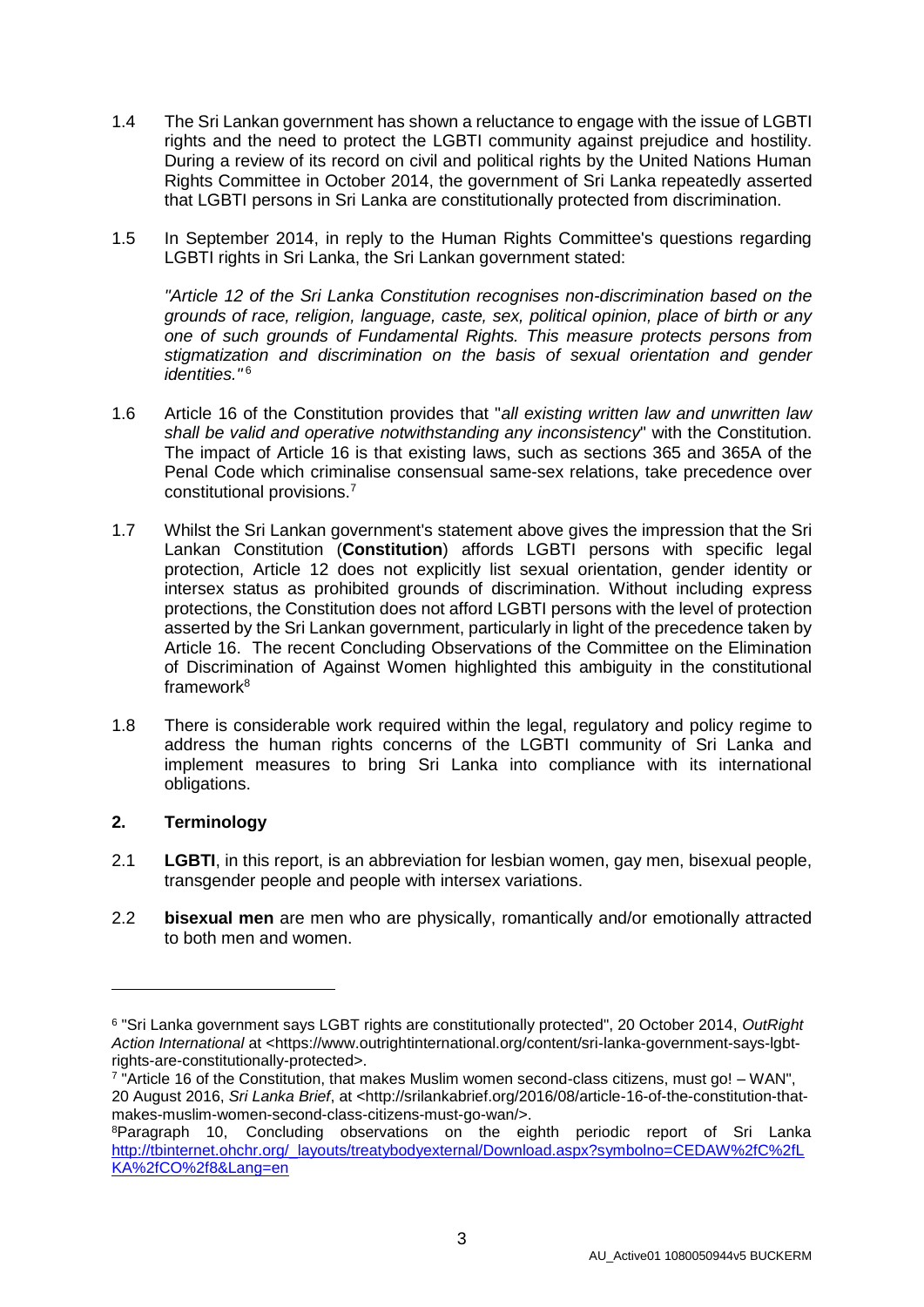- 2.3 **bisexual women** are women who are physically, romantically and/or emotionally attracted to both men and women.
- 2.4 **cisgender** denotes a person whose sense of gender identity corresponds with the physical sex assigned to them at birth.
- 2.5 **gay men** are men who experience emotional, romantic and physical attraction to other men.
- 2.6 **gender identity** refers to an individual's own internal feelings and experiences of gender, which may or may not correspond to the sex that individual was assigned at birth.
- 2.7 **intersex** people have physical sex characteristics that do not fit typical notions of male or female bodies. Like everyone else, all intersex people have a gender identity, which may be male, female or another identity. Like everyone else, intersex people also have a sexual orientation, which may be straight, gay/lesbian, bisexual, asexual, etc. This reflects that intersex is not, in itself, a gender identity or sexual orientation, but rather a physical variation in sex characteristics.
- 2.8 **lesbian women** are women who experience emotional, romantic and physical attraction to other women.
- 2.9 **sexual orientation** refers to a person's emotional, physical and/or sexual attraction to persons of the opposite sex or gender, the same sex or gender, to both sexes and/or to more than one gender.
- 2.10 **transgender people** are people whose gender identity and/or expression is different from the physical sex they were assigned at birth. This is a gender identity, not a sexual orientation.
- 2.11 **transgender women** are people who were assigned male sex at birth but identify and live as women.
- 2.12 **transgender men** are people who were assigned female sex at birth but identify and live as men.

## **3. Positive steps taken by Sri Lanka**

-

3.1 Sri Lanka has taken positive steps towards the recognition and protection of LGBTI human rights, including through establishing human rights-focused bodies and initiating a public process of constitutional reform.

*Human Rights Commission of Sri Lanka Act*

3.2 In 1996, Sri Lanka implemented the *Human Rights Commission of Sri Lanka Act*  (**HRCSL Act**) to establish the Human Rights Commission of Sri Lanka (**HRCSL**). By virtue of the HRSCL Act, the HRCSL has the power to investigate complaints regarding infringements of fundamental rights, advise the government on measures and legal reform that will promote human rights, make recommendations regarding ratification of international treaties and generally promote awareness of human rights.<sup>9</sup>

<sup>9</sup> *Human Rights Commission of Sri Lanka Act, No 21 of 1996*, Section 10, Parliament of the Democratic Socialist Republic of Sri Lanka at <http://www.hrcsl.lk/PFF/HRC%20Act.pdf>.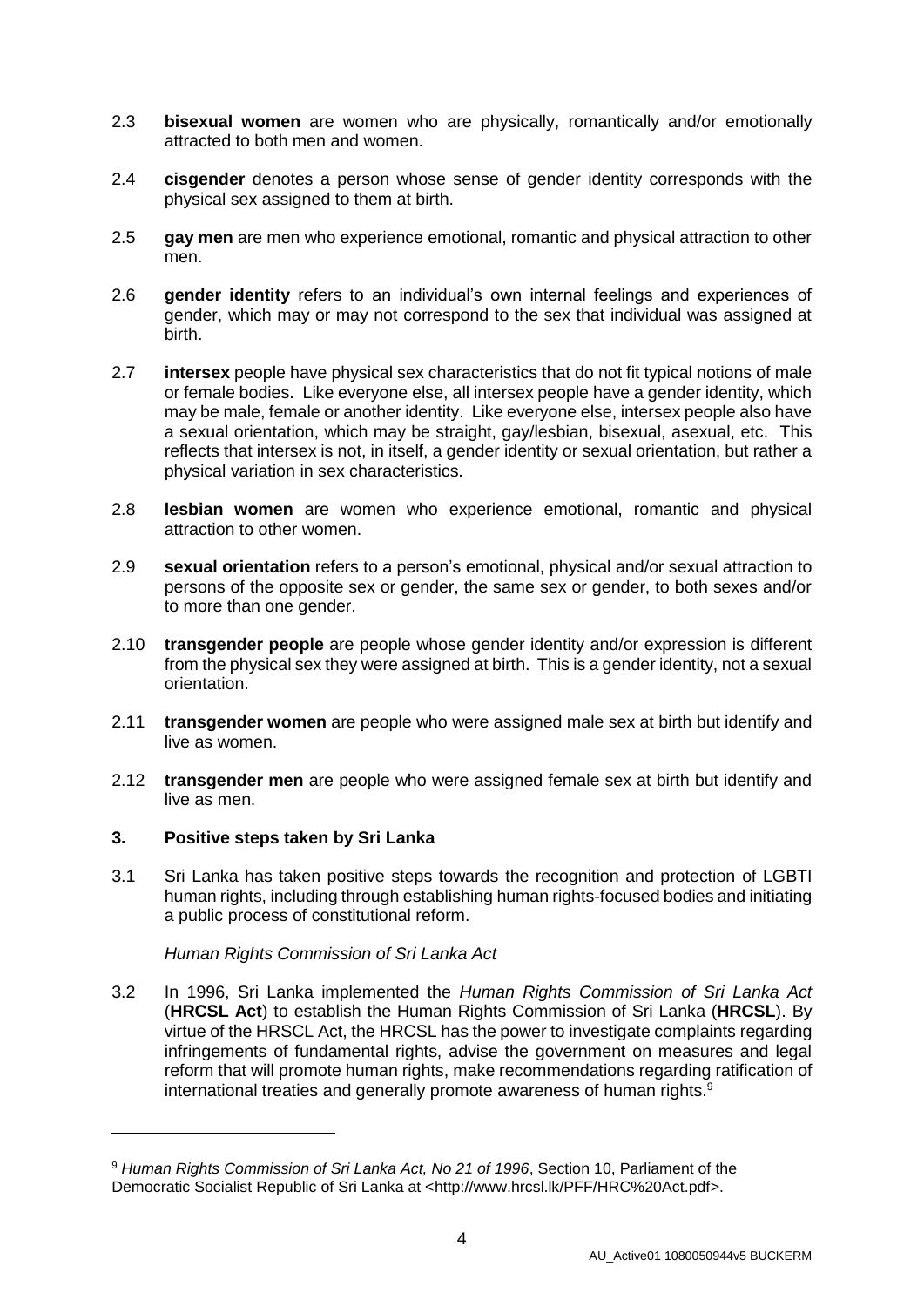3.3 The HRCSL has been fundamental to the promotion of LGBTI rights in Sri Lanka. For example, in 2015, the HRCSL recommended to the Ministry of Health that a General Circular be issued allowing transgender persons to change their gender designation on their personal documentation<sup>10</sup>. Following ongoing discussions, on 16 June 2016 the Ministry of Health issued circular No. 01-34/2016 which instructed all medical institutions to have specialist psychiatric care available to transgender individuals, including assessment, counselling and issuing of a Gender Recognition Certificate which will assist with the process of changing the sex on a birth certificate.<sup>11</sup>

## *Constitutional Reform*

- 3.4 In December 2015, a government-appointed independent task force was created with the purpose of publishing a comprehensive public report on constitutional reform. In its report, the task force recommended that the constitution be regarded as the supreme law of Sri Lanka and that the Sri Lankan judiciary be tasked with ensuring all legislation complies with the Constitution.<sup>12</sup> This recommendation was a positive step towards the human rights protections of the Constitutiontaking legal precedence over prior law and aligns with a broader movement in Sri Lankan society for the repeal of Article 16 of the Constitution.<sup>13</sup>
- 3.5 The Report on Public Representations on Constitutional Reform further emphasised that the LGBTI community was not demanding special rights but merely the same rights afforded to non-LGBTI persons and strongly recommended that discriminatory laws targeting the community be repealed<sup>14</sup>.
- 3.6 In March 2016, the HRCSL presented its proposal on constitutional reform<sup>15</sup>. The HRCSL endorsed the incorporation of a Draft Charter of Rights into a future constitution subject to certain amendments being made. Such amendments included strengthening the non-discrimination clause by adding the ground of sexual identity and adjusting the clause to be articulated in a broader and more open manner in line with international obligations. 16

*HIV/AIDS Programmes*

<sup>&</sup>lt;sup>10</sup> "Issuance of gender recognition certification to enable transgender persons to change personal documentation", *Human Rights Commission of Sri Lanka*, at

<sup>&</sup>lt;http://hrcsl.lk/english/2016/08/31/issuance-of-gender-recognition-certification-to-enable-transgenderpersons-to-change-personal-documentation/>.

<sup>11</sup> *General Circular No.: 01-34/2016*, 16 June 2016, Ministry of Health, Nutrition and Indigenous Medicine at <http://hrcsl.lk/english/wp-content/uploads/2016/08/GRC-E.pdf>.

<sup>12</sup> "Sri Lanka, Events of 2016", World Report 2017, *Human Rights Watch*, at <https://www.hrw.org/world-report/2017/country-chapters/sri-lanka#ff850f>.

<sup>&</sup>lt;sup>13</sup> "Article 16 of the Constitution, that makes Muslim women second-class citizens, must go! – WAN", 20 August 2016, *Sri Lanka Brief*, at <http://srilankabrief.org/2016/08/article-16-of-the-constitution-thatmakes-muslim-women-second-class-citizens-must-go-wan/>.

<sup>14</sup> Paragraph 28, Chapter 12: Fundamental Rights, Report on Public Representations on Constitutional Reform

http://english.constitutionalassembly.lk/images/pdf/PRC\_1.pdf

<sup>15</sup> "The Human Rights Commission's Proposals for Constitutional Reform", *Human Rights Commission of Sri Lanka* at <http://hrcsl.lk/english/2016/06/16/the-human-rights-commissions-proposals-forconstitutional-reform/>.

<sup>16</sup> Human Rights Commission of Sri Lanka Proposals for Constitutional Reform," Constitutional Reform Proposals-2016, at <http://hrcsl.lk/english/wp-content/uploads/2016/06/Proposals-for-Constitutional-Reform-by-HRC-in-English.pdf>.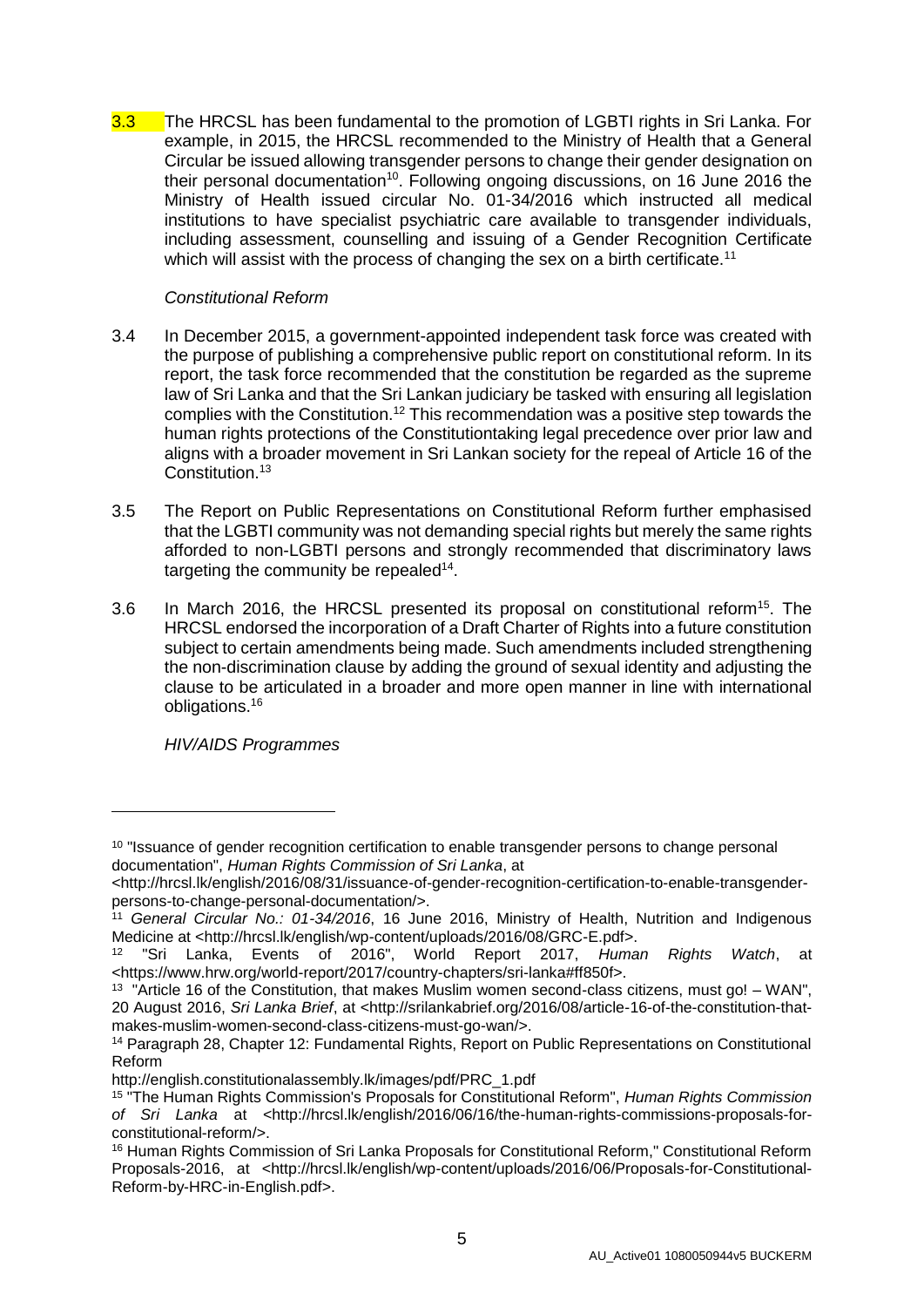- 3.7 Sri Lanka should be commended for its National HIV/AIDS Strategic Plan 2013-2017 of which a guiding principle is that there shall be "no discrimination on the basis of gender, HIV status, sexual behaviour and/or sexual orientation"<sup>17</sup> in diagnosing and treating HIV/AIDS.
- 3.8 On 28 April 2016, the Sri Lankan Supreme Court handed down a landmark decision prohibiting HIV discrimination in educational settings. Importantly, the judgement included a general reminder to the state of Sri Lanka of its obligation to take necessary steps to protect, promote and respect the rights of persons living with HIV/AIDS.<sup>18</sup>
- 3.9 Research into HIV prevalence in Sri Lanka has determined that gay men are the second-most vulnerable population to HIV.<sup>19</sup> HIV-related stigma and discrimination is a major barrier in Sri Lanka to those affected accessing necessary health care. This, in turn, has an effect on access to education, employment and housing.
- 3.10 The implementation of a national plan and judicial determinations promoting antidiscrimination have led to greater public visibility and education regarding HIV and are positive steps towards combatting the prejudice that LGBTI people living with HIV/AIDS face.

## **4. Obligations under international law to protect LGBTI persons from discrimination**

- 4.1 Sri Lanka became a member state of the United Nations on 12 December 1955 and has since acceded to and/or ratified a number of important human rights conventions. including the International Covenant on Civil and Political Rights (ICCPR),<sup>20</sup> the International Covenant on Economic, Social and Cultural Rights (ICESCR),<sup>21</sup> the Convention on the Elimination of all Forms of Discrimination Against Women (CEDAW)<sup>22</sup>, and the Convention on the Rights of the Child (CRC)<sup>23</sup>.
- 4.2 Whilst these treaties do not explicitly prohibit discrimination against persons on the basis of gender identity,sexual orientation or intersex status, they do afford the following protections against discrimination:

<sup>17</sup> "Chapter 3 - Guiding Principles for the National HIV/AIDS Response", National HIV/AIDS Strategic Plan 2013-2017, *National STD AIDS Control Programme and the Ministry of Health*, at <http://www.aidsdatahub.org/sites/default/files/publication/NSP\_Sri\_Lanka\_2013-2017.pdf>.

<sup>&</sup>lt;sup>18</sup> "Sri Lanka's Supreme Court makes landmark decision prohibiting HIV discrimination", 2 May 2016, *UNAIDS*, at

<sup>&</sup>lt;http://www.unaids.org/en/resources/presscentre/featurestories/2016/may/20160502\_Srilanka\_nodisc rimination>.

<sup>19</sup> "Executive Summary", National HIV/AIDS Strategic Plan 2013 -2017, *National STD AIDS Control Programme and the Ministry of Health*, at

<sup>&</sup>lt;http://www.aidsdatahub.org/sites/default/files/publication/NSP\_Sri\_Lanka\_2013-2017.pdf>.

<sup>20</sup> *International Convention on Civil and Political Rights*, opened for signature 19 December 1966, 999 UNTS 171 (entered into force 23 March 1976).

<sup>21</sup> *International Covenant on Economic, Social and Cultural Rights*, opened for signature 16 December 1966, 993 UNTS 3 (entered into force 3 January 1976).

<sup>22</sup> *Convention on the Elimination of All Forms of Discrimination against Women*, opened for signature 18 December 1979, 1249 UNTS 13 (entered into force 3 September 1981).

<sup>&</sup>lt;sup>23</sup> Convention on the Rights of the Child, opened for signature 20 November 1989, 1577 UNTS 3 (entered into force 2 September 1990).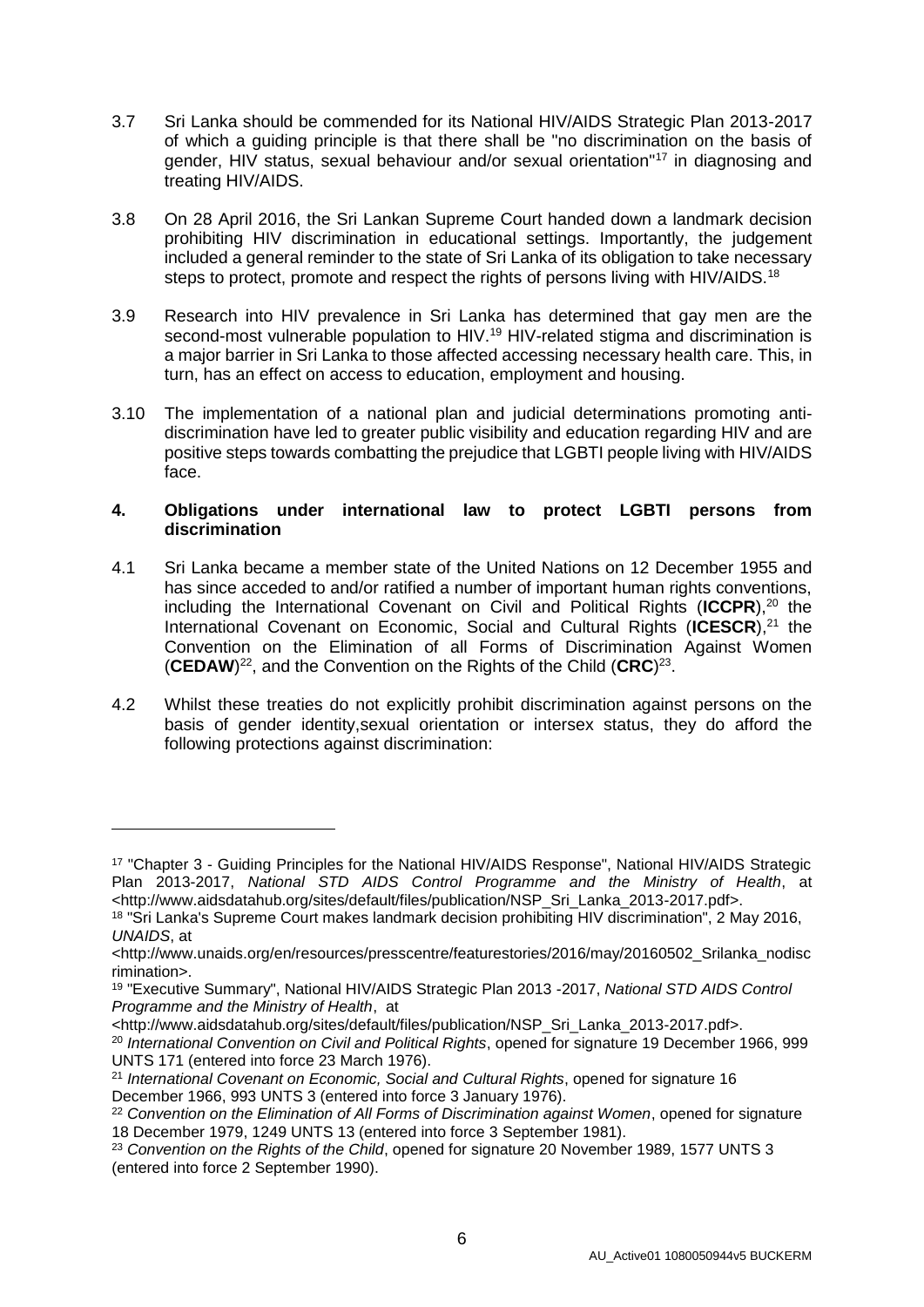- (a) Article 2 of the ICCPR states that each party to the covenant undertakes to "*respect and to ensure to all individuals… the rights recognised in the [ICCPR], without distinction of any kind, such as race, colour, sex […]*";
- (b) Article 26 of the ICCPR states that "*all persons are equal before the law and are entitled without any discrimination to the equal protection of the law. In this respect the law shall prohibit any discrimination and guarantee to all persons equal and effective protection against discrimination on any ground such as race, colour sex … or other status*";
- (c) Article 2 of the ICESCR states that each party to the covenant undertakes to "*guarantee that the rights enunciated in the [ICESCR] will be exercised without discrimination of any kind as to race, colour, sex … or other status*";
- (d) Article 2 of the CEDAW requires State Parties to "*condemn discrimination against women in all its forms*"; and
- (e) Article 2 of the CRC requires State Parties to "*respect and ensure the rights set forth in the [CRC] to each child…without discrimination of any kind, irrespective of the child's or his or her parent's or legal guardian's race, colour, sex…or other status*".
- 4.3 These conventions, and in particular the ICCPR and ICESCR, form the foundation of the international framework for the universal protection of human rights. By becoming a signatory to these covenants, Sri Lanka strengthened its obligations under international law to protect and promote the human rights of LGBTI persons.

## **5. Discrimination against LGBTI persons**

-

*Marriage Law and Criminalisation of Same-Sex Relations*

- 5.1 Sections 365 and 365A of the Penal Code criminalise sexual relations between samesex individuals, classifying same-sex relations as an "unnatural offence" subject to punishment of up to 10 years in prison. Consequently, LGBTI individuals are legally restricted from entering into marriage or civil unions which, in turn, leads to further discrimination under family and inheritance laws. For example, it is illegal for same-sex couples to adopt in Sri Lanka.<sup>24</sup>
- 5.2 Article 23 of the ICCPR contains an express right to marry<sup>25</sup> and the European Union Parliament recently voted in favour of an Annual Report which declared same-sex marriage to be a fundamental human right $26$ . It is clear that, despite the Human Rights Committee's decision in *Joslin v New Zealand<sup>27</sup>*, which determined that the right to marry under article 23 of the ICCPR did not extend to same-sex couples, there is

<sup>24</sup> "LGBT rights in Sri Lanka", *Equaldex* at <http://www.equaldex.com/region/sri-lanka>.

<sup>25</sup> Article 23, *International Convention on Civil and Political Rights*, opened for signature 19 December 1966, 999 UNTS 171 (entered into force 23 March 1976).

<sup>26</sup> Thomas Williams, "European Parliament Declares Gay Marriage and Abortion 'Human Rights'", 13 March 2015, *Breitbart* at <http://www.breitbart.com/national-security/2015/03/13/european-parliamentdeclares-gay-marriage-and-abortion-human-rights/>.

<sup>27</sup> Human Rights Committee, *Views: Communication No 902/1999*, 75th sess, UN Doc CCPR/C/75/D/902/1999 (17 July 2002) ('Joslin v New Zealand').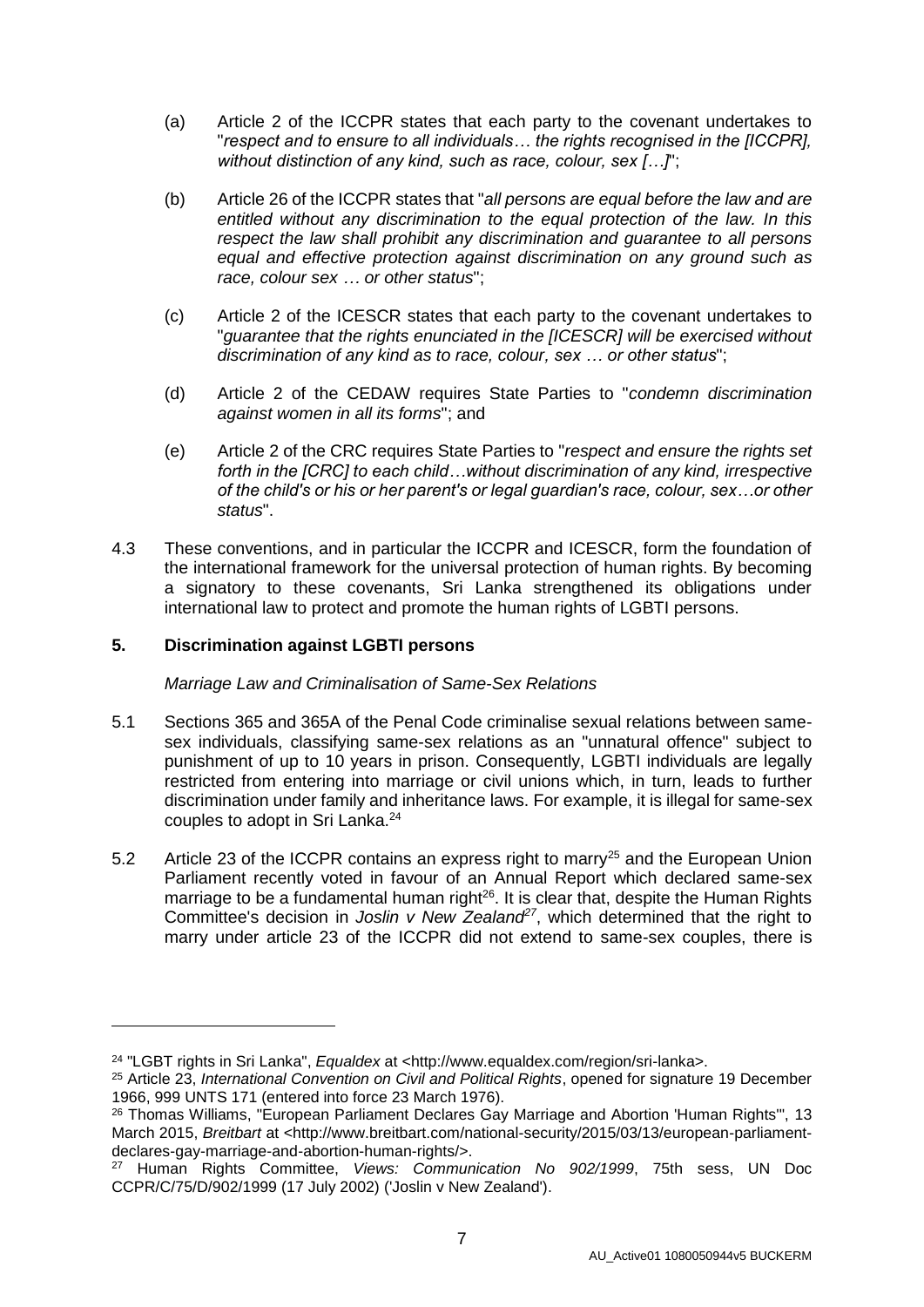increasing sentiment in the international community that international human rights law should be interpreted to include a right for same-sex couples to marry.<sup>28</sup>

*5.3* Notwithstanding its international obligations, the Cabinet of Sri Lanka recently voted against legal reform that decriminalises consensual same-sex relations. 29

#### *Recommendation*

- 5.4 We urge the UNHRC to recommend that Sri Lanka, at a minimum, amend the Penal Code so that the existing law does not directly discriminate against the LGBTI community.
- 5.5 We further urge the UNHCR to recommend that Sri Lanka pass laws that expressly recognise same-sex marriage.

## *Transgender rights*

- 5.6 The Sri Lankan Ministry of Health has found that transgender people are often socially, economically, politically and legally marginalised in Sri Lankan society and are also particularly vulnerable to discrimination, harassment, violence and sexual assault.<sup>30</sup> For this reason, as previously mentioned, the HRCSL, in collaboration with the Ministry of Health, have taken steps to break down legal and bureaucratic barriers to transgender persons legally changing their sex on official documentation.
- 5.7 Furthermore, the procedure to obtain the Gender Recognition Certificate is provided for by way of a circular which document can be revoked at the discretion of the administrative authorities.
- 5.8 According to Human Rights Watch, despite the efforts of the HRCSL, transgender individuals continue to experience great difficulty in changing their gender designation, exposing them to ongoing humiliating scrutiny when having to produce their identity card, particularly in the context of health care and police checks $31$ .
- 5.9 This also creates great difficulty for transgender persons trying to obtain employment, as their official documents do not reflect the gender with which they identify, with consequent repercussions on their ability to access housing and health care. 32

#### *Recommendations*

5.10 We urge the UNHRC to recommend that the Sri Lankan government work with the Ministry of Health to implement a gender recognition procedure which allows

<sup>&</sup>lt;sup>28</sup> See for example, Paula Gerber, Kristine Tay and Adiva Sifris, "Marriage: A Human Right for All?", 2014, 36 *Sydney Law Review* 643.

<sup>29</sup> "Sri Lanka officially refuses to go gay", 20 January 2017, *Sri Lanka Brief,* at

<sup>&</sup>lt;http://srilankabrief.org/2017/01/sri-lanka-officially-refuses-to-go-gay/>.

<sup>30</sup> *General Circular No.: 01-34/2016*, 16 June 2016, Ministry of Health, Nutrition and Indigenous Medicine at <http://hrcsl.lk/english/wp-content/uploads/2016/08/GRC-E.pdf>.

<sup>&</sup>lt;sup>31</sup> ""All five fingers are not the same" - Discrimination on the grounds of gender identity and sexual orientation in Sri Lanka", 2016, *Human Rights Watch*, p7 at

<sup>&</sup>lt;https://www.hrw.org/sites/default/files/report\_pdf/srilanka0816web.pdf>.

<sup>32</sup> Ibid, p 48.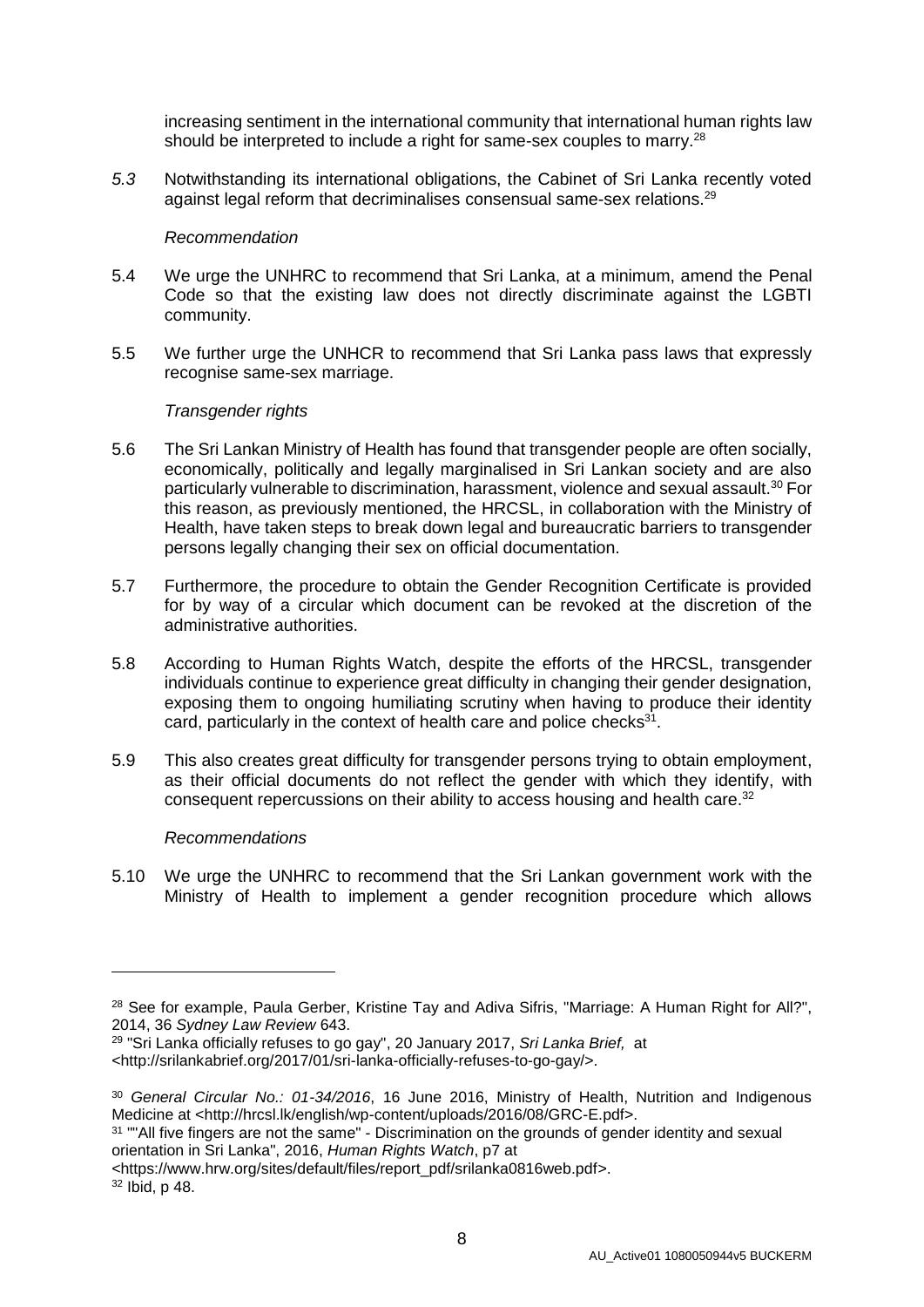individuals to alter their gender on official documentation without onerous bureaucratic obstacles or required medical procedures<sup>33</sup>.

5.11 We further urge that laws and regulations be put in place to protect LGBTI persons, and specifically transgender individuals, from being subject to arbitrary discrimination and harassment.

#### *Police abuse*

- 5.12 Section 399 of the Penal Code makes it an offence to "cheat by personation" and has been used to discriminate against those who do not conform to gender norms, affecting transgender individuals in particular.<sup>34</sup>
- 5.13 The Vagrants Ordinance empowers authorities to detain people who are loitering in public, with a particular focus on sex workers, and prohibits soliciting or committing acts of "gross indecency" or procuring "illicit or unnatural intercourse".
- 5.14 The lack of any anti-discrimination laws to the contrary has enabled police officers to apply these laws arbitrarily in order to harass and discriminate against individuals on the basis of their appearance or gender expression.
- 5.15 In October 2015, the UN Human Rights Council adopted a consensus resolution in which Sri Lanka pledged to undertake many human rights reforms. However, despite these undertakings, the Sri Lankan government failed to introduce reforms to the criminal justice system and, importantly, take measures to increase accountability for police abuse, which continues to impact on the LGBTI community.<sup>35</sup>
- 5.16 In a recent report produced by Human Rights Watch, 61 LGBTI persons were interviewed across 4 Sri Lankan cities and more than half reported that they had been detained by police without cause at least once. 16 individuals, mainly transgender and gay men, stated that they had suffered sexual or physical abuse by police. $36$

#### *Recommendation*

- 5.17 We urge the UNHRC to recommend that Sri Lanka put measures in place, firstly, to protect LGBTI persons from those who would use laws such as s 399 and the Vagrants Ordinance to arbitrarily harass, discriminate, detain and assault LGBTI individuals and, secondly, to hold those who do so accountable.
- 5.18 We further urge that the UNHRC recommend that anti-discrimination and sensitivity training be conducted for all police officers to ensure that police officers respect the rights of LGBTI individuals to privacy, equality and protection from discrimination and harassment.

<sup>33</sup> Ibid, p 2.

<sup>&</sup>lt;sup>34</sup> ""All five fingers are not the same" - Discrimination on the grounds of gender identity and sexual orientation in Sri Lanka", 2016, *Human Rights Watch*, p6, 16 and p59 at <https://www.hrw.org/sites/default/files/report\_pdf/srilanka0816web.pdf>.

<sup>35</sup> "Sri Lanka: Delays Set Back Justice", 12 January 2017, *Human Rights Watch* at <https://www.hrw.org/news/2017/01/12/sri-lanka-delays-set-back-justice>.

<sup>36</sup> "Sri Lanka: Challenging 'Gender Norms' Brings Abuse", 15 August 2016, *Human Rights Watch* at <https://www.hrw.org/news/2016/08/15/sri-lanka-challenging-gender-norms-brings-abuse >.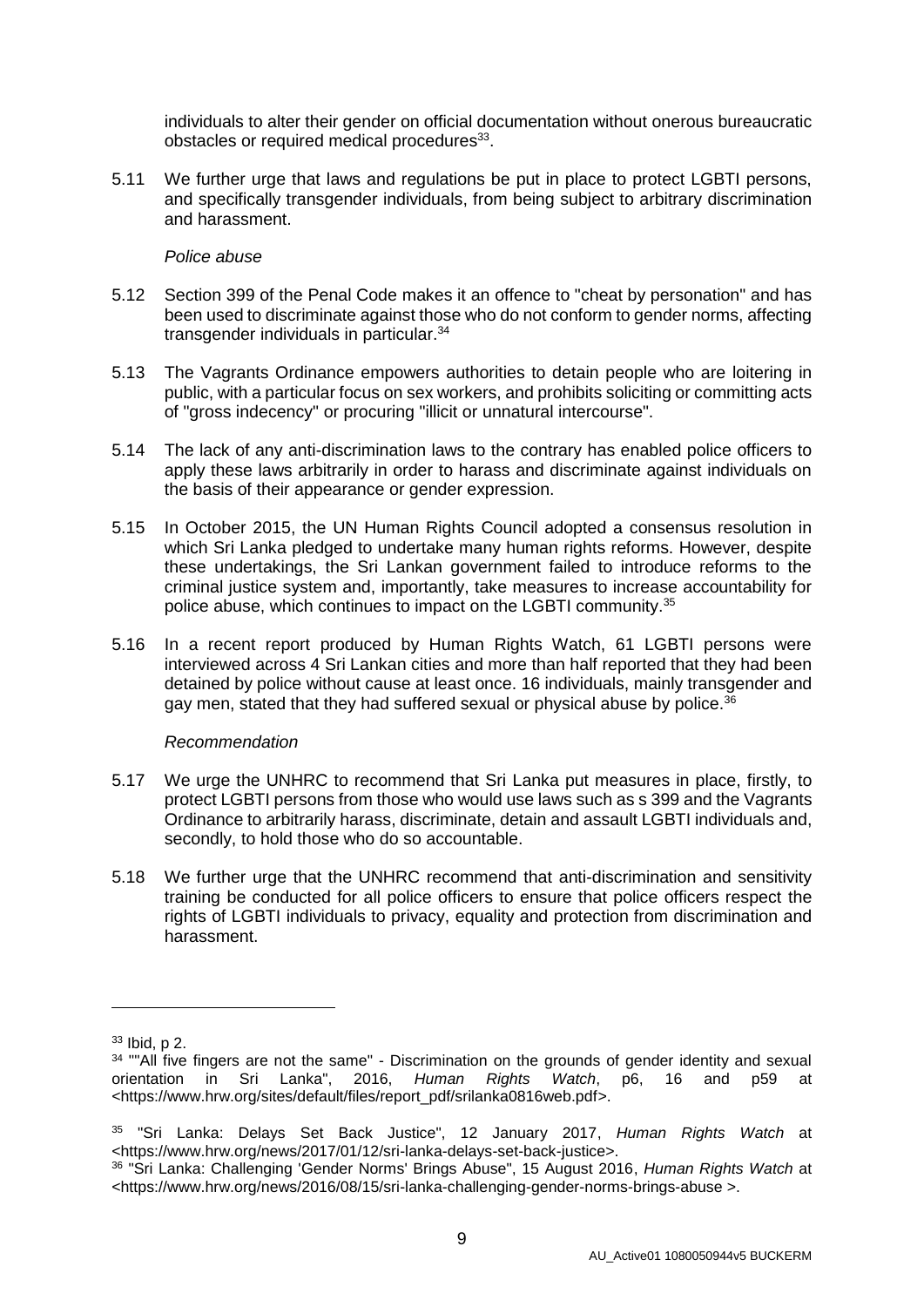#### *Lack of anti-discrimination laws*

- 5.19 LGBTI persons in Sri Lanka currently have no legal protection against discrimination on the basis of sexual orientation, gender identity or intersex status. Discrimination is of particular concern in the areas of housing, health care, employment, and education.
- 5.20 Sri Lanka has some minority-protective laws and policies in place, such as the *Prevention of Social Disabilities Act, No 1 of 1957* and the *National Policy on Disability for Sri Lanka 2003*, however, they offer no specific protection from discrimination on the basis of gender identity, sexual orientation or intersex status.<sup>37</sup>

## *Recommendation*

-

- 5.21 We urge the UNHCR to recommend that a framework of legal reform be implemented which actively prevents and prohibits discrimination against LGBTI persons, particularly in the context of education, housing, employment, accommodation and access to health care.
- 5.22 In order to achieve such protections, the Sri Lankan government will need to enact comprehensive anti-discrimination legislation. It is recommended that this is accompanied by an amendment to Article 12 of the Constitution to included gender identity, sexual orientation and intersex status as prohibited grounds of discrimination.

## **6. Measures to protect the human rights of LGBTI persons**

- 6.1 We encourage the UNHRC to make the following recommendations to Sri Lanka:
	- (a) Amend or repeal sections 365 and 365A of the Penal Code to legalise samesex consensual sexual relationships.
	- (b) Expressly include gender identity, sexual orientation and intersex status as prohibited grounds for discrimination under s 12 of the Constitution and repeal or amend Article 16 in order to give precedence to the provisions of the Constitution above prior law.
	- (c) Introduce legislation to legalise same sex marriage or civil unions and afford such unions with the same rights as heterosexual partnerships.
	- (d) Enact legislation or policy that enables individuals to change their gender designation on official documentation without imposing bureaucratic obstacles or requiring medical procedures.
	- (e) Pass comprehensive national legislation that prohibits discrimination on the basis of sexual orientation, gender identity or intersex status, specifically in the areas of employment, education, health care, political activities, and the provision of accommodation, goods and services. This includes implementing effective measures to identify, prevent and respond to such discrimination, including express protections for LGBTI persons.

<sup>&</sup>lt;sup>37</sup> ""All five fingers are not the same" - Discrimination on the grounds of gender identity and sexual orientation in Sri Lanka", 2016, *Human Rights Watch*, p47 at <https://www.hrw.org/sites/default/files/report\_pdf/srilanka0816web.pdf>.